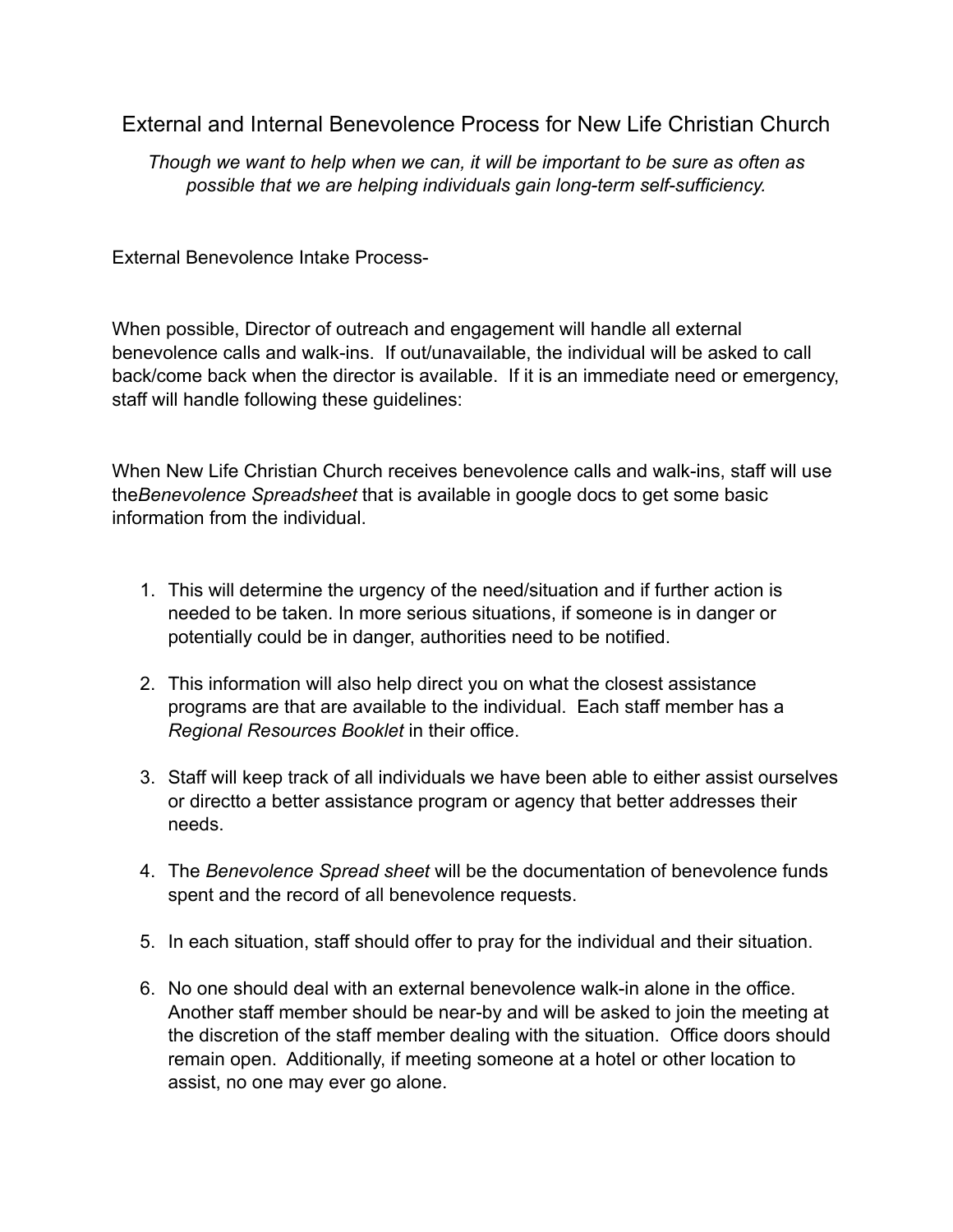- 7. If 3 staff members are in agreement, assistance can be offered if monthly funds are still available/monthly gift cards are still available. Bills will be paid directly, no cash or check will be given.
- 8. For individuals and families, 1 request can be granted each year. Upon a second request, further understanding of the ongoing situation will be required. For individuals and families, 2 gift cards will be the limit within a 4-month period. Upon additional requests, further understanding of the ongoing situation will be required.
- 9. The limit for one disbursement is \$300 with a monthly limit of \$600 total in nongift cards.
- 10.In the event that monthly funds or gift cards have run out and a situation comes up that the staff are in agreement on, council's approval will be sought.

Internal Benevolence Intake Process-

Internal Benevolence is defined as requests brought to us by a member or attendee of NLCC on their own behalf, or requests brought to us by a member or attendee of NLCC on behalf of a friend or family member. When possible, Lead Pastor will initially handle all internal benevolence requests.

- 1. Lead pastor will begin the situation from a spiritual counseling standpoint. If it is determined that the need is legitimate and we may be able to help, they will be referred to the Director of outreach and engagement. She will follow the same process as external benevolence to gather information and identify possible assistance in the community.
- 2. Should the staff determine that NLCC could help, the request will move to council via meeting, email, or in emergencies, texts and phone calls. Council will consider the request and approval will be needed by 4 voting members of council(including at least one elder.)
- 3. Disbursements will be made for specific individuals/families no more than once/ year. At the time of first disbursement, the offer of financial counseling/Financial Peace University will be made. A second request will not be considered until one of these has been completed.